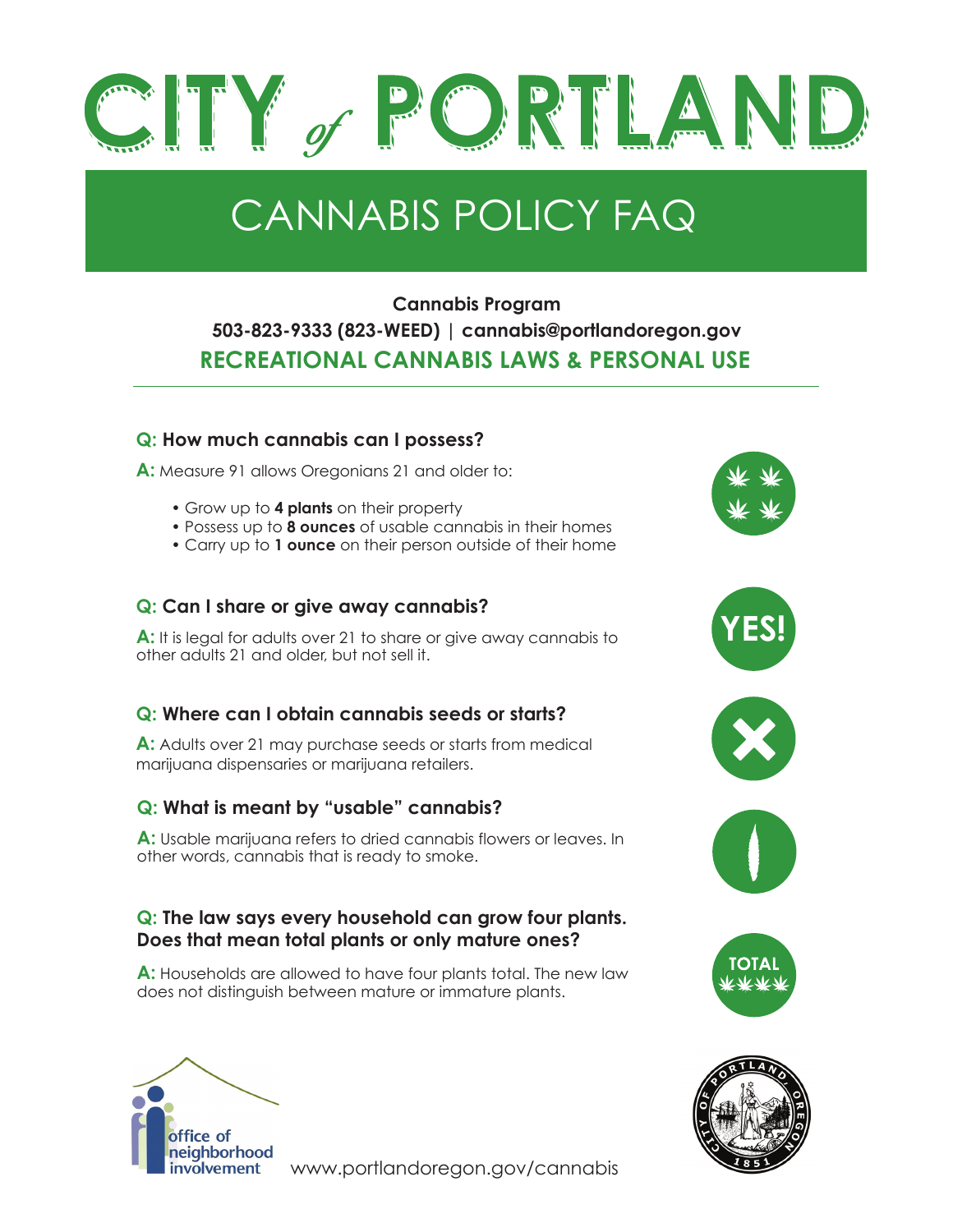#### **Q: Who can smoke recreational cannabis? What is the minimum age?**

**A:** Since July 1, 2015, Oregon law has allowed any adult 21 and older to smoke or consume recreational cannabis in Oregon. Cannabis use or possession of recreational cannabis by anyone under 21 years of age is illegal. That includes home consumption.

#### **Q: Where can I smoke or consume recreational cannabis?**

**A:** Measure 91 allows Oregonians to smoke or consume cannabis products at home or on private property away from unaided public view. Cannabis cannot be smoked or consumed in public or within unaided public view. Smoking or consuming marijuana products in public places or within public view is a class B violation. The punishment is a fine of up to \$1,000.

#### **Q: Public consumption is prohibited, but does that extend to vaping? My vape pen doesn't smell. Can I use it in public?**

**A:** No. Public cannabis consumption is illegal even if you are using a discreet device such as a vape pen.

#### **Q: Can non-Oregon residents legally smoke or consume cannabis products in Oregon?**

**A:** Yes. Non-Oregon residents 21 and older can legally smoke or consume cannabis products in Oregon.

#### **Q: Where can non-Oregon residents legally smoke or consume cannabis roducts in Oregon?**

**A:** Non-Oregon residents 21 and older can legally smoke or consume cannabis products on private property out of public view.

*Note: make sure to check with the establishment to ensure you are not in violation of their policies.* 

#### **Q: Can I smoke or consume cannabis products in a bar or restaurant?**

**A:** No. Cannabis cannot be smoked or consumed in public places. This includes businesses that are open to the public.















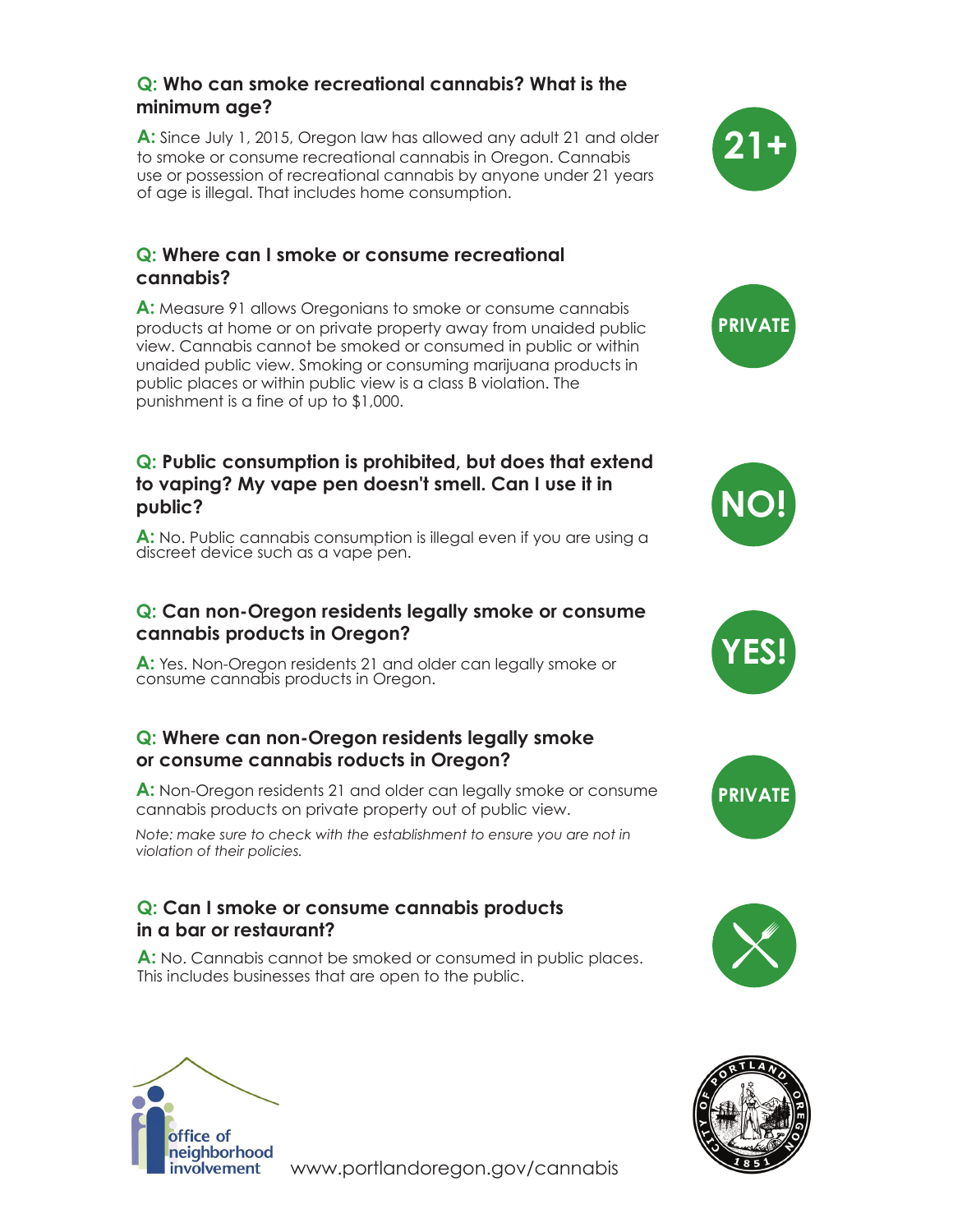#### **Q: Can I legally smoke or consume cannabis products at a hotel, motel, or hostel?**

**A:** Cannabis cannot be smoked or consumed in public places or within public view. Smoking or consuming cannabis in private rooms will be determined by the policies of any given establishment.

#### **Q: Can I smoke or consume cannabis products in parks or other public lands?**

**A:** No. Cannabis cannot be smoked or consumed in public places or within public view.

#### **Q: Can I smoke or consume cannabis products on the bus?**

**A:** No. Public transportation is by definition a public place.

# **Q: Can I smoke on my front porch?**

**A:** If your front porch can be readily seen by normal unaided vision from a public place, cannabis consumption on your porch is illegal and subject to enforcement action.

#### **Q: Is there anything I can do if my neighbors smoke cannabis in their backyard and the smell drifts into my yard?**

**A:** The new law does not address cannabis-related odors. However, we encourage Portland residents to take steps to ensure they are being considerate neighbors with regard to the usage and cultivation of cannabis by exploring ways to minimize the odor of cannabis from their premises and ensure community air is enjoyable for everyone in the neighborhood.

# **Q: What is the definition of a public place?**

**A:** Measure 91 defines a public place as "a place to which the general public has access and includes, but is not limited to, hallways, lobbies, and other parts of apartment houses and hotels not constituting rooms or apartments designed for actual residence, and highways, streets, schools, places of amusement, parks, playgrounds and premises used in connection with public passenger transportation."















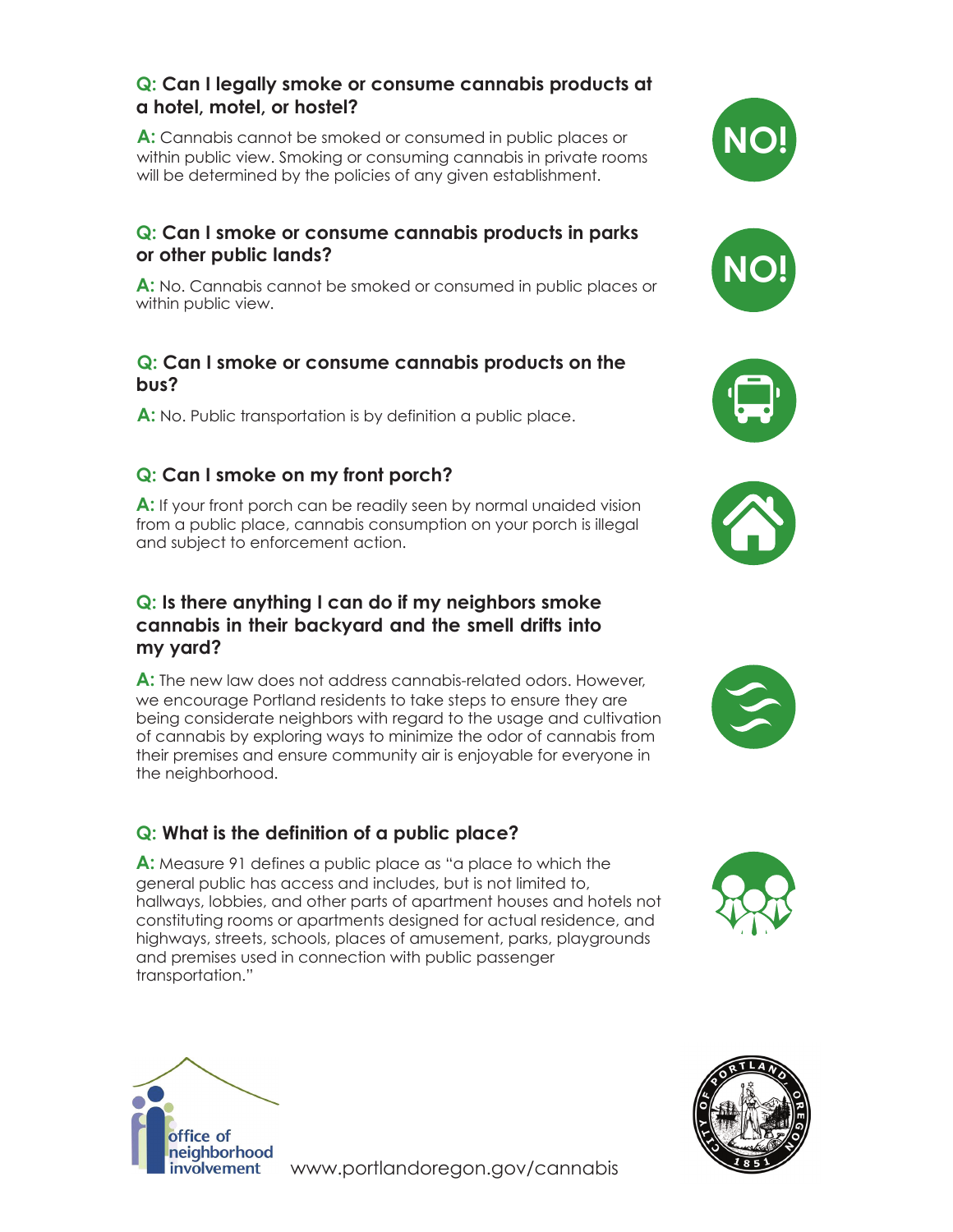#### **Q: Can Oregon recreational cannabis be taken to the state of Washington where it is also legal?**

**A:** No. Taking cannabis across state lines is a federal offense subject to enforcement action.

#### **Q: If I have more than four plants in my household, can I be charged with a crime?**

**A:** Yes. This law applies to households and not individuals. If there are five to eight plants grown in a home, you can be charged with a Class B misdemeanor. It's a Class C felony to grow nine or more plants.

#### **Q: If I plan to grow cannabis at home, are there any restrictions on growing in my yard?**

**A:** According to the law, you may grow cannabis in your yard as long as the plant "cannot be readily seen by normal unaided vision from a public place."

#### **Q: Can I be charged with a crime if I go over the home possession limit?**

**A:** Yes. Even with changes to the law, it's still possible to be charged with a crime for cannabis possession at home.

- Possession of more than **8 ounces** but not more than **16 ounces** in your home is a Class B violation.
- Home possession of between **16 and 32 ounces** is a Class B misdemeanor.
- Home possession of **32 ounces or more** is a Class A misdemeanor.

#### **Q: Can I be charged with a crime if I go over the personal possession limit in public places?**

**A:** Yes. Even with changes to the law, it's still possible to be charged with a crime for cannabis possession.

- Possession of more than **1 ounce** but not more than **8 ounces** on your person is a class B misdemeanor.
- Possession of **8 ounces or more** on your person is a class a class A misdemeanor.













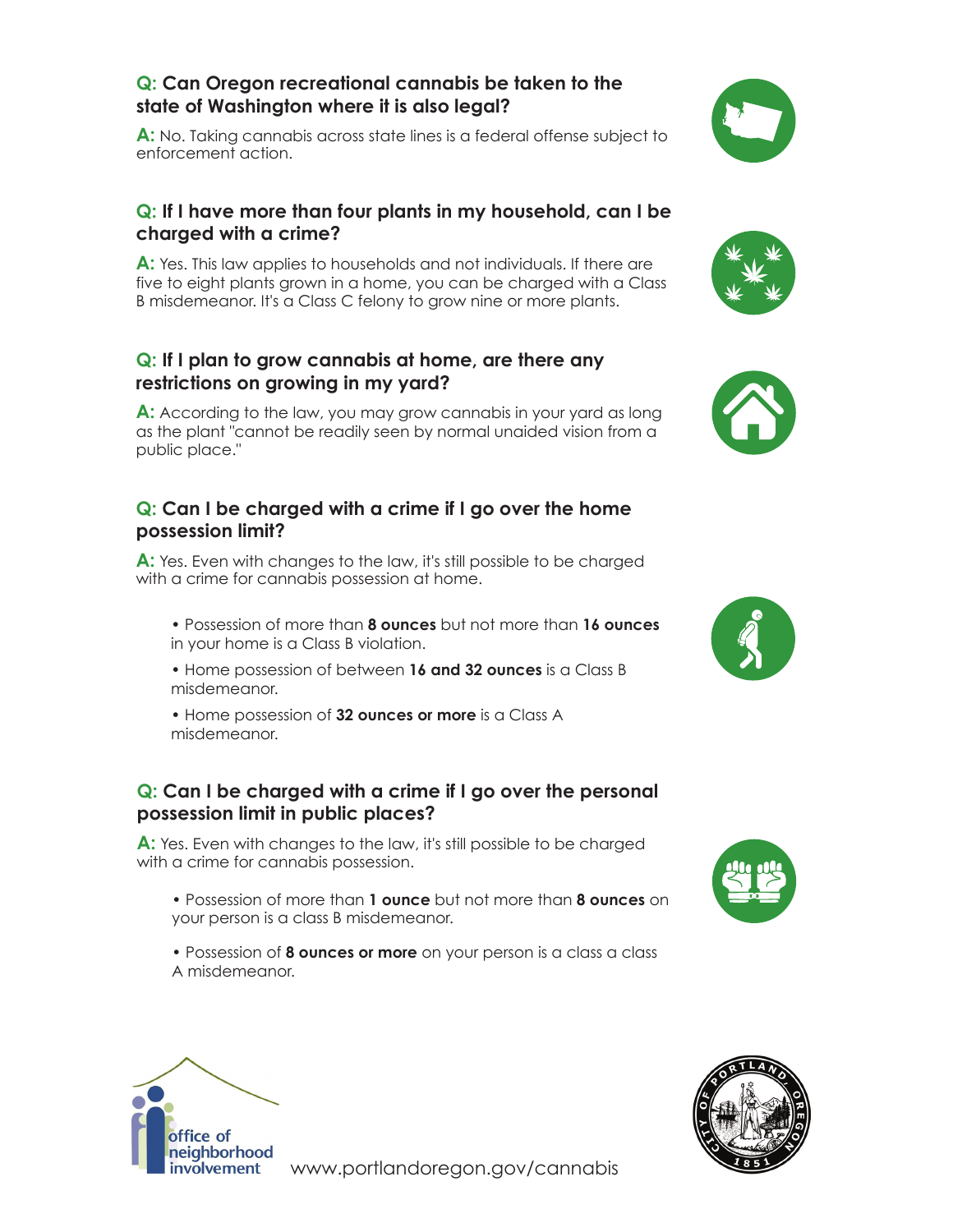#### **Q: Under the new law, can I go to prison for selling cannabis?**

**A:** Yes. Under the new law, unlawful delivery of cannabis is a felony, which is punishable with a prison sentence. However, House Bill 3400 reduced unlawful delivery to a Class A misdemeanor, which carries a potential jail sentence of up to one year.

A person 21 or older who sells cannabis to a minor may be charged with a Class C felony, punishable by up to five years in prison.

#### **Q: I have been convicted of a felony. Can I grow and possess cannabis?**

**A:** Yes.

## **Q: If I'm on probation, can I possess and grow cannabis?**

**A:** It depends on your probation agreement. You would need to check with your probation officer to get a clear answer to this question.

# **Q: Can I get a DUII while under the influence of cannabis?**

**A:** Yes. Cannabis use and consumption is subject to Oregon DUII laws which define driving under the influence of intoxicants as, "operating a motor vehicle while intoxicated or drugged, including impairment from the use of marijuana." [ORS 813.010]

#### **Q: How does the new law affect bicycling under the influence? Can I be charged for riding while intoxicated?**

A: Yes. Riding your bike under the influence of intoxicants remains illegal.

#### **Q: Can a landlord prohibit tenants from growing or using cannabis in rental units?**

**A:** Yes. Measure 91 does not affect existing landlord/tenant laws.













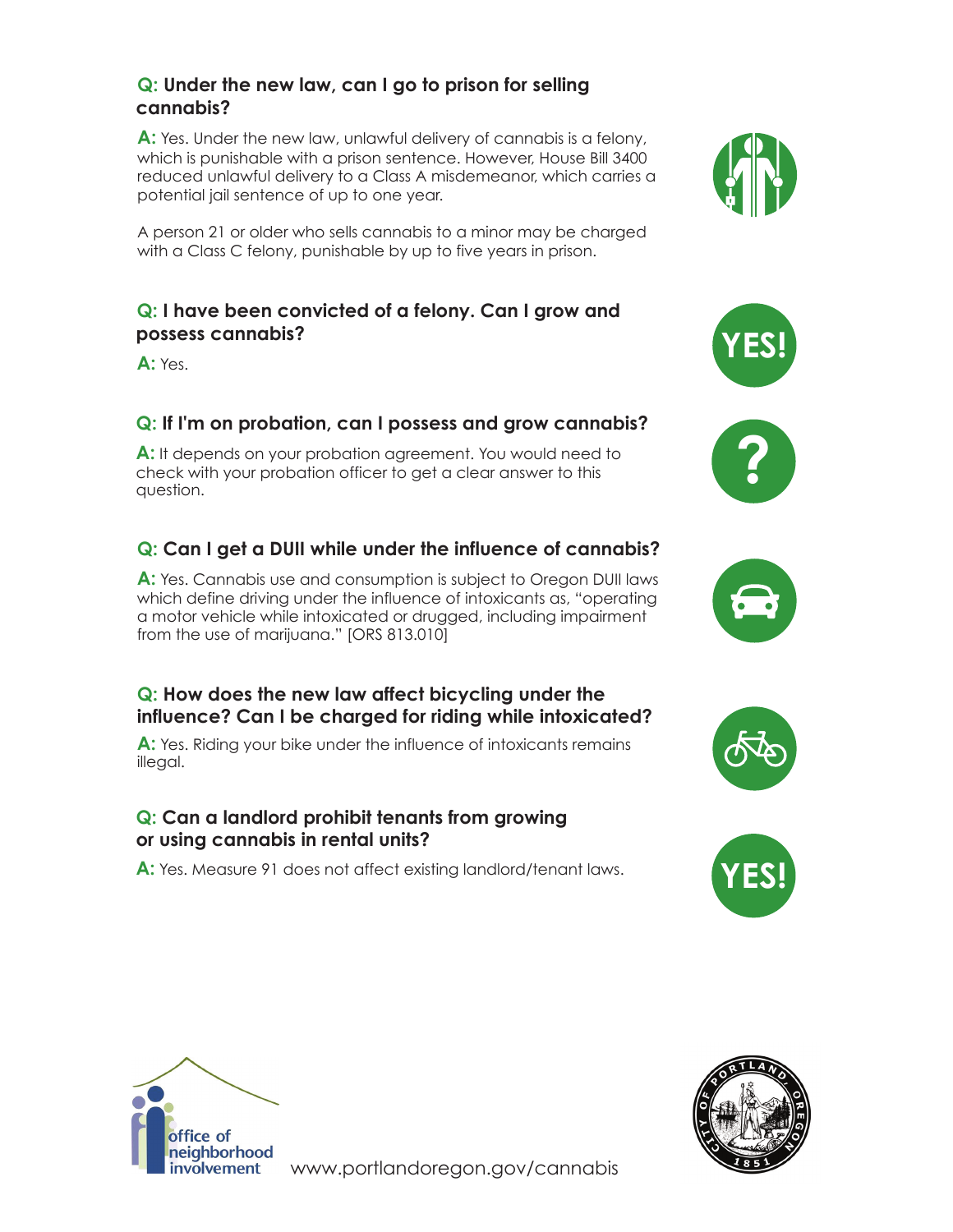#### **Q: If I own rental property. Can I add a clause to the rental agreement prohibiting the use and cultivation of cannabis on my property?**

**A:** Yes. Measure 91 does not affect existing landlord/tenant laws.

#### **Q: Can an employer require cannabis testing after July 1, 2015?**

**A:** Measure 91 does not affect existing employment law. Employers who require drug testing can continue to do so.

#### **Q: Can I lose my job for using cannabis?**

**A:** It depends on your workplace policies. Passage of Measure 91 does not change existing employment law in Oregon.

# **CANNABIS BUSINESSES AND RETAIL SALES**

#### **Q: Can I legally purchase recreational cannabis in Oregon?**

**A:** Beginning on Jan. 1, 2017, the only places where adults 21 or older without a medical cannabis card can legally purchase cannabis are from recreational marijuana retailers licensed by the OLCC. Medical cannabis patients can still purchase medical cannabis from medical dispensaries licensed by the OHA, or from recreational retailers licensed by the OLCC.

#### **Q: When will retail cannabis stores open?**

**A:** They are open now, though some businesses may still be in the process of converting from a medical dispensary to a recreational marijuana retailer.

#### **Q: Can non-Oregon residents legally purchase cannabis products in Oregon?**

**A:** Yes. Non-Oregon residents 21 and older can legally purchase cannabis products in Oregon from a licensed recreational marijuana retailer.



www.portlandoregon.gov/cannabis







**?**







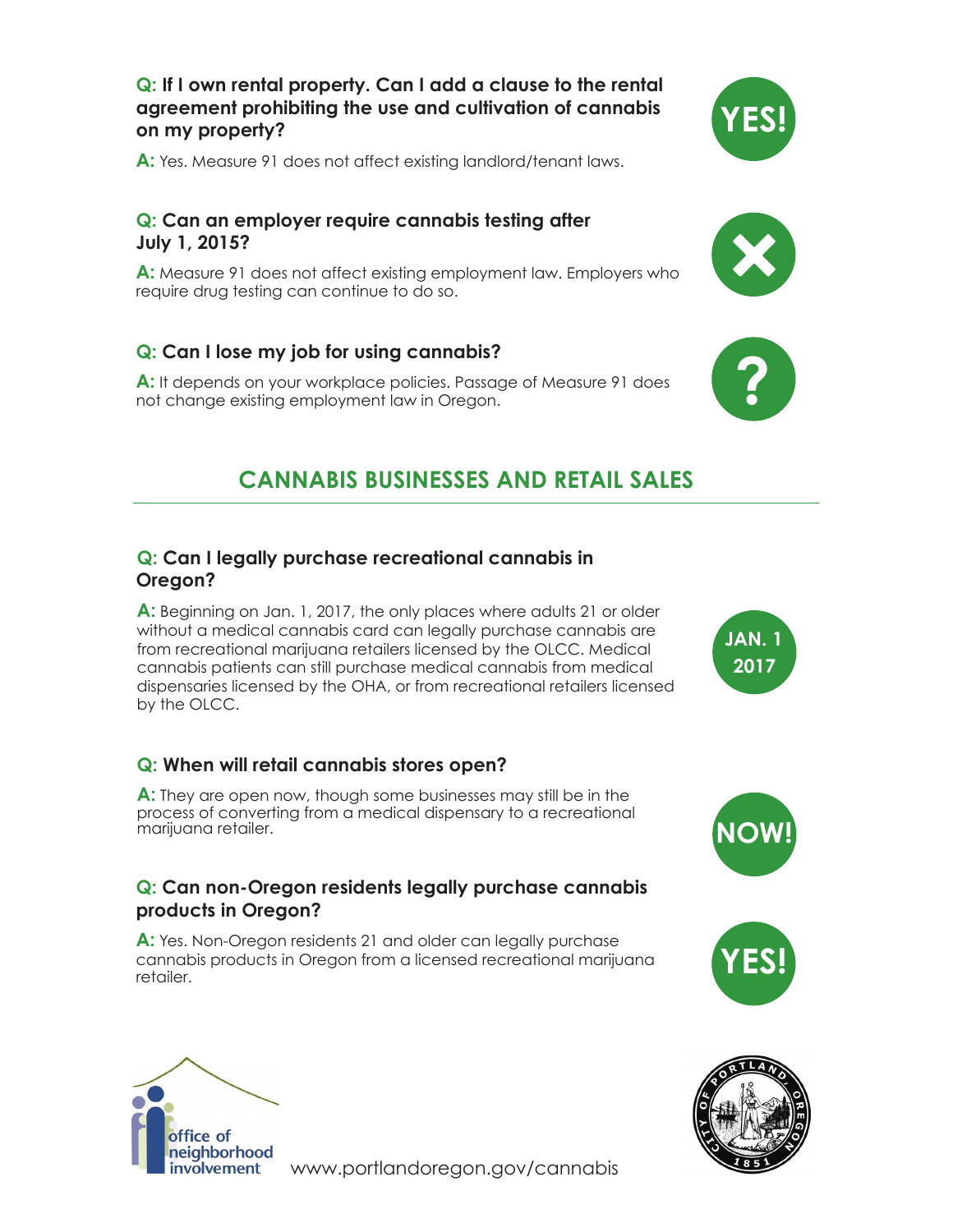#### **Q: How much does recreational cannabis cost?**

**A:** The retail price of recreational cannabis is determined through the marketplace, and prices may change.

#### **Q: Where can cannabis businesses seeking to operate within Portland City limits obtain an application for a marijuana regulatory license?**

**A:** Businesses seeking to operate within Portland City limits will need to submit an application with the Office of Neighborhood Involvement's Cannabis Program. Applications are now available for all medical dispensaries and recreational marijuana businesses.

#### **Q: Is the City accepting license applications for medical dispensaries and marijuana businesses?**

**A:** Yes! The City of Portland is currently accepting applications for medical dispensaries and recreational marijuana businesses. More information can be found on the City of Portland's Cannabis Program website: portlandoregon.gov/cannabis.

#### **Q: How much are the application and license fees?**

**A: Application fees** (as of March 2016) are \$975 for Medical Dispensaries and Marijuana Retailers, and \$750 for Marijuana Producers, Processors, Wholesalers, and Retail Couriers. **License fees**  are \$4,975 for Marijuana Retailers, and \$3,500 for Medical Dispensaries and Marijuana Producers, Processors, Wholesalers, and Retail Couriers. Licenses must be renewed and license fees paid annually.

#### **Q: How many businesses licenses can I apply for?**

**A:** You may register for as many businesses as you wish; however, the City of Portland will only grant one license per location, per business type.

#### **Q: Who will be eligible to apply for a license to operate a cannabis business within Portland City limits?**

**A:** Any adult over the age of 21 may apply, but the Director has discretion to deny a license if cause exists to do so.















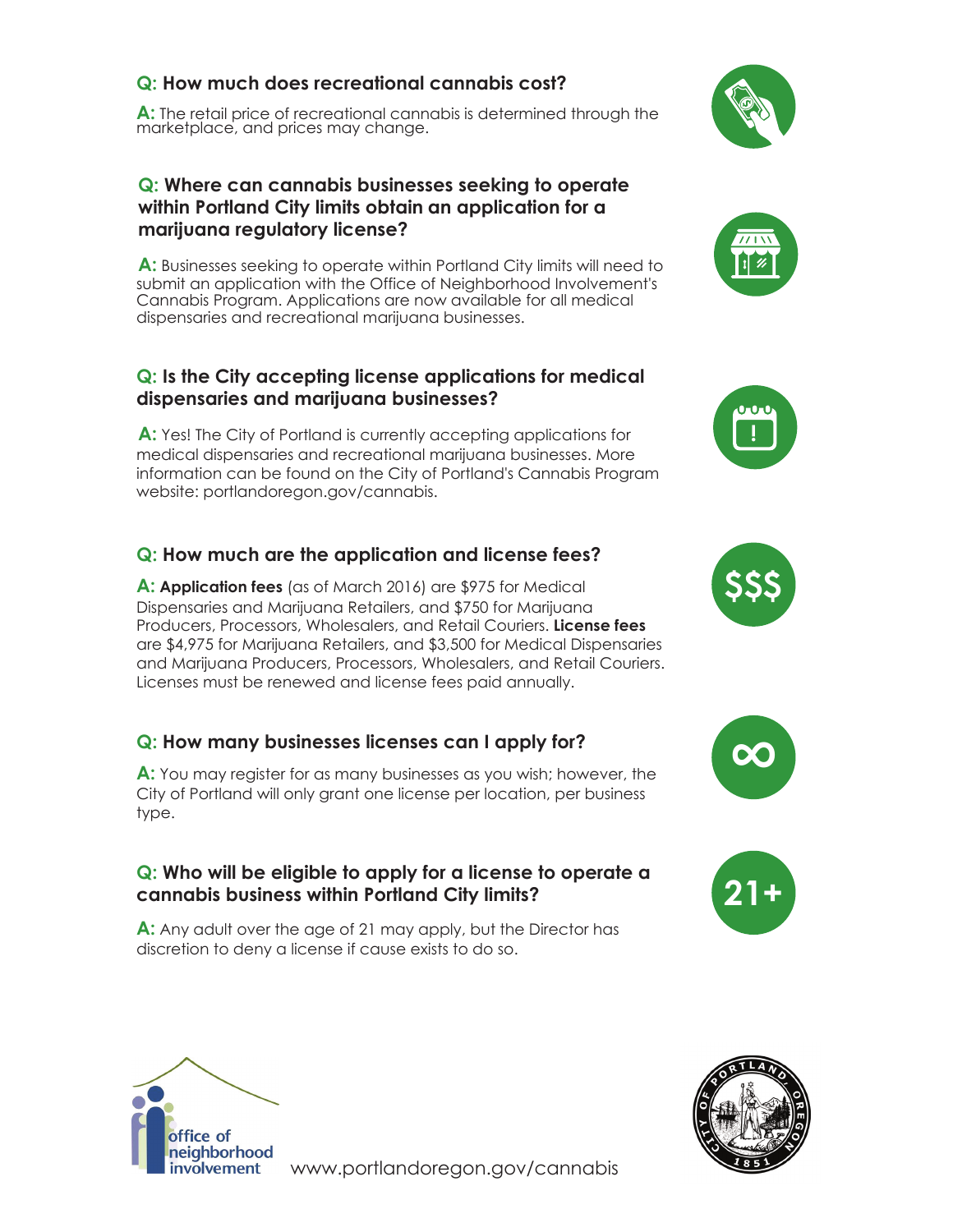# **IMPACT TO MEDICAL CANNABIS LAWS IN OREGON**

#### **Q: What impact does Measure 91 have on the current Medical Marijuana Program?**

**A:** None. Measure 91 states that the "Act may not be construed … to amend or affect in any way the Oregon Medical Marijuana Act."

#### **Q: What is the difference between recreational cannabis and medical cannabis?**

**A:** Medical cannabis is for patients with qualifying medical conditions. Recreational cannabis, whether grown at a residence or obtained from a qualifying medical dispensary or licensed retail outlet, is for personal use for adults 21 years of age or older. For more information on medical cannabis, visit mj.oregon.gov.

# **RECREATIONAL CANNABIS IN GENERAL**

#### **Q: What is the purpose of legalizing recreational cannabis?**

**A:** As stated in Measure 91, the purpose of the Act is to:

• Eliminate the problems caused by the prohibition and uncontrolled manufacture, delivery, and possession of marijuana within this state:

• Protect the safety, welfare, health, and peace of the people of this state by prioritizing the state's limited law enforcement resources in the most effective, consistent, and rational way;

• Permit persons licensed, controlled, regulated, and taxed by this state to legally manufacture and sell marijuana to persons 21 and older, subject to the provisions of this Act;

• Ensure that the State Department of Agriculture issues industrial hemp licenses and agricultural hemp seed production permits in accordance with existing state law;

• Establish a comprehensive regulatory framework concerning marijuana under existing state law.